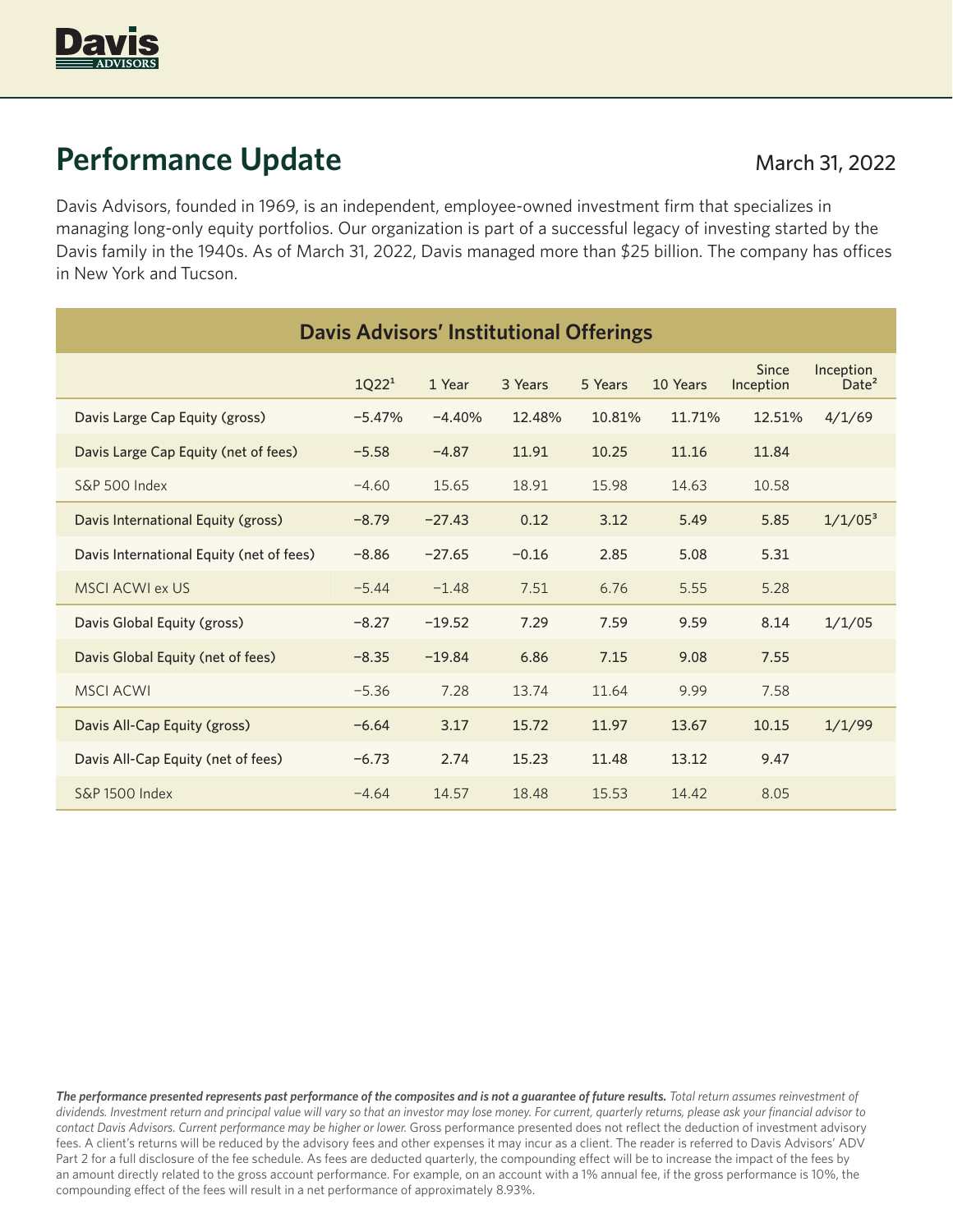

# **Davis Advisors Unique Attributes**

### **Independent, Employee-Owned Investment Manager Since 1969**

- Our independence allows us to make what we believe are the best long-term investment decisions for our clients.
- Given our long history, we have invested successfully over long periods through a wide variety of market and economic conditions.4

## **Focused, Research-Driven Organization**

- All of our equity portfolios are managed according to the same investment philosophy of buying durable businesses at value prices and holding them for the long term.
- Davis Advisors builds portfolios using bottom-up portfolio construction that reflects fundamental-driven stock selection.

### **Long-Term, High-Conviction Investment Approach**

- We select investments we believe have the potential to add significant value over a multiyear holding period.
- With this long-term perspective, we devote significant time and resources upfront to studying businesses rigorously—sometimes over the course of several years—until we build enough conviction to invest our clients' and our own capital.

#### **Exceptional Alignment of Interests**

• We have a unique commitment to stewardship, generating attractive long-term results and managing risks. Davis Advisors, the Davis family and Foundation, and our employees have more than \$2 billion invested in similarly managed accounts and strategies (as of December 31, 2021).

# **Contacts**

Institutional Services Davis Advisors 620 Fifth Avenue New York, NY 10020

Emily E. Shuey eshuey@dsaco.com 212-891-5512